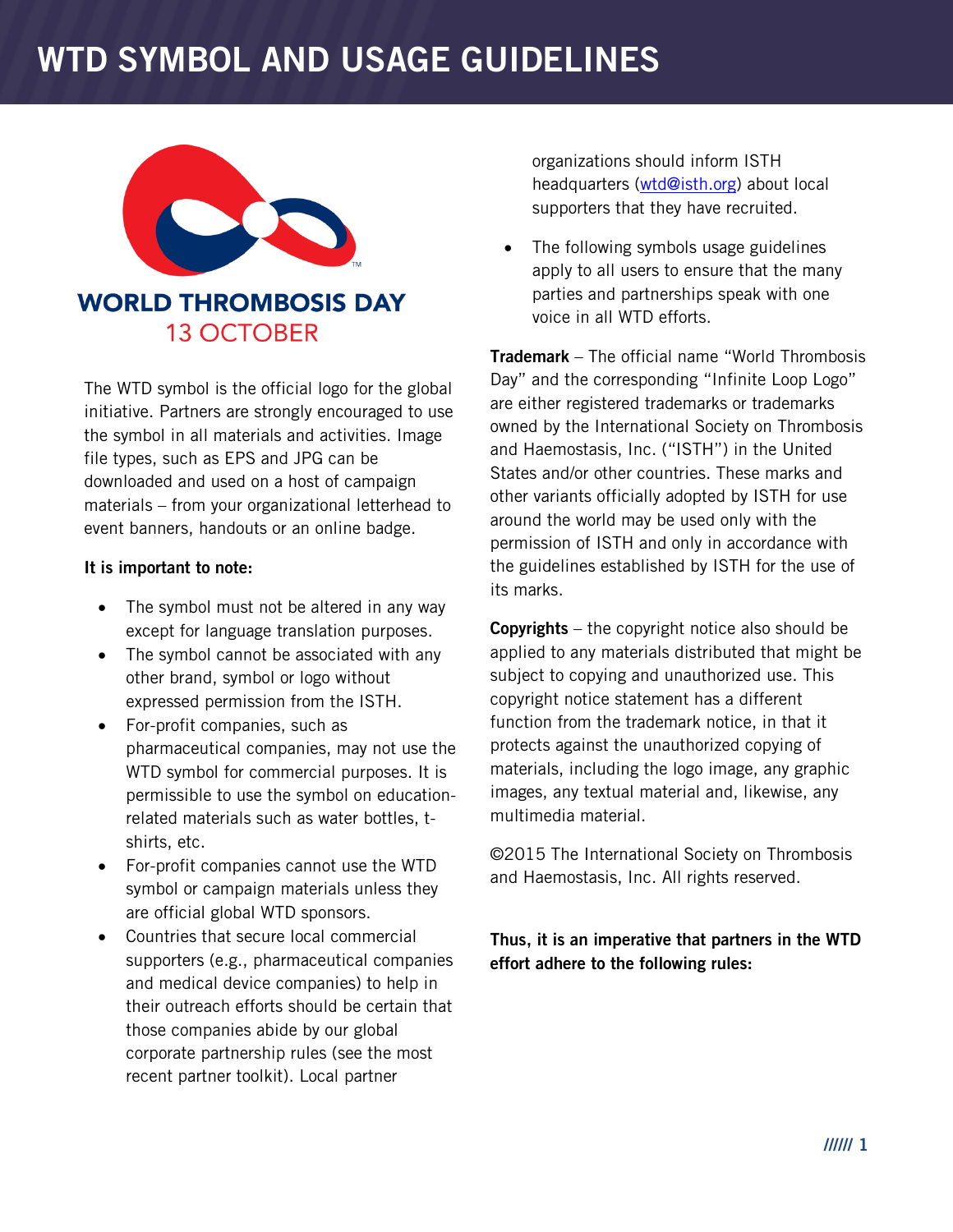The WTD symbol is easily adaptable into your local language. Both EPS and JPG files of the symbol are available on the WTD website and without the typography. Your graphic designer or design resource can select whichever file type they prefer to work with. The artwork can be adapted most easily using Adobe Illustrator.

The file with the typography incorporated in it can serve as a guide for the designer to match the size and weight of the font by cap height. This way, the two (Avenir) fonts can retain the relative if not exact scale and proportion between the type and the symbol as shown on the official sample. The line spacing between the two lines should match the samples shown as well as the spacing between symbol and the first line (name). Please note the desired consistency achieved between the English, Spanish and Japanese examples of the symbol.

### **Guidelines for Adapting the Symbol for Use in Other Languages**

- The name WORLD THROMBOSIS DAY is to appear on one line\* beneath the symbol, and the date 13 OCTOBER on the line beneath the name. \*Some languages may set up longer and require two lines for the name.
- The text should be set in all caps and the letter spacing carefully studies to echo the official example in English. It is even and on the tighter side to provide a "visual base" on which the symbol sits.
- The only fonts permissible are **Avenir 95 Black** (for the name) and **Avenir 55 Roman** (for the date). No other typography treatment or fonts are permissible unless Avenir is unavailable in your language. In this case, your designer should best match the Avenir fonts in weight and feel with a close approximation. Note that the "O's" are almost perfect circles, echoing the white 'clot' within the symbol. This would be the subliminal feel to strive for in any other font selection *only* if Avenir is not available in a specific alphabet.
- The only colors permissible are the official WTD red and blue. The CMYK formulas are provided below.
- For certain applications, a black and white treatment is also being provided. The one option for screen tints of black (100% and 60%) are indicated below. All other guidelines for the black & white treatment remain the same as for those for the color treatment.
- Always make sure that the TM is visible in application of the symbol and not inadvertently blocked or covered up by another element in the layout.

(Continued on following page)